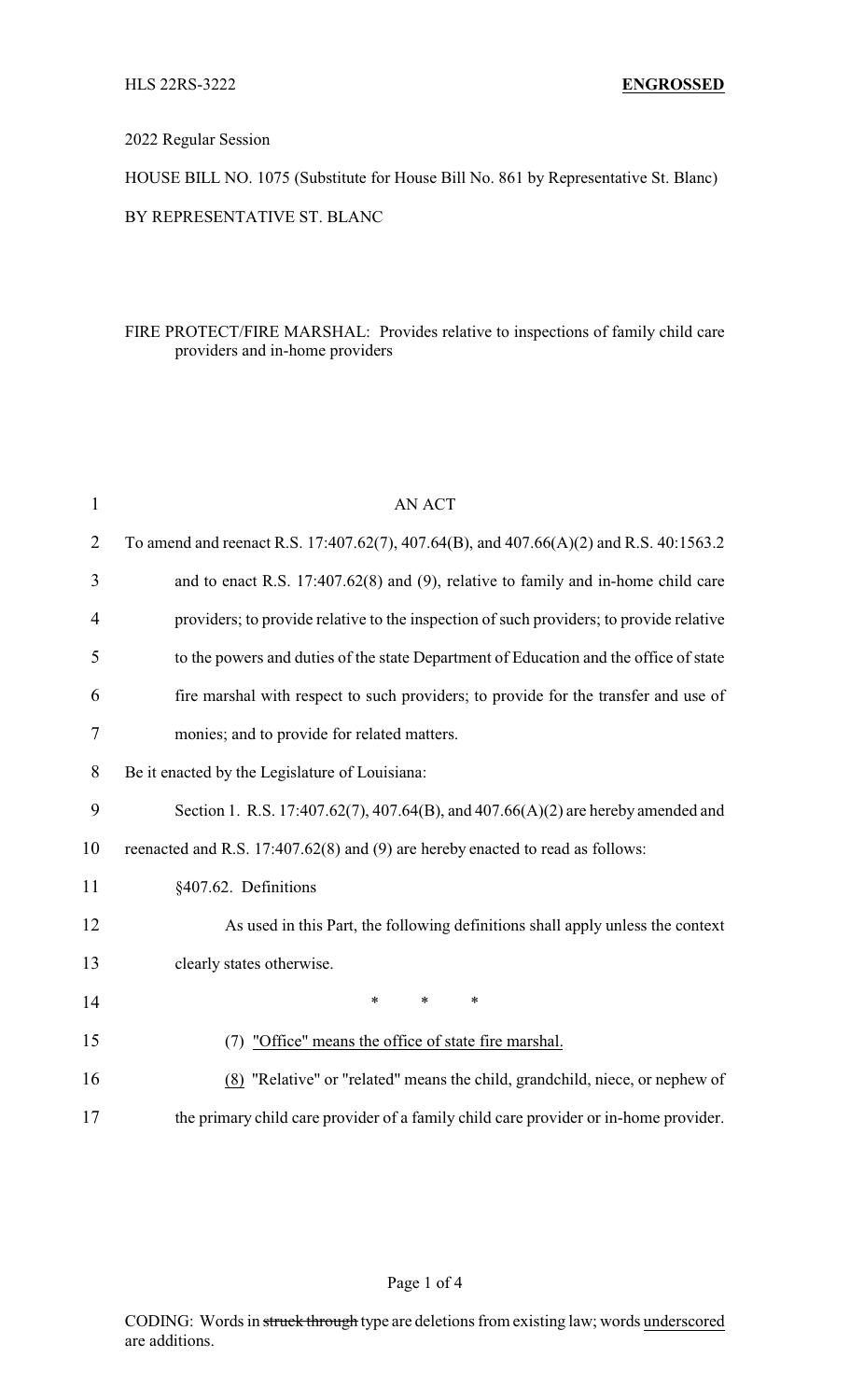| $\mathbf{1}$   | "Sponsoring organization" means a public or nonprofit private<br>(9)                   |
|----------------|----------------------------------------------------------------------------------------|
| $\overline{2}$ | organization that is recognized by the department and that is entirely responsible for |
| 3              | the administration of the Child and Adult Care Food Program for a provider.            |
| 4              | *<br>$\ast$<br>$\ast$                                                                  |
| 5              | §407.64. Rules and regulations; inspection requirements                                |
| 6              | $\ast$<br>$\ast$<br>*                                                                  |
| 7              | B.(1) Each registered family child care provider and in-home provider shall            |
| 8              | be inspected and approved by the office of state fire marshal in accordance with this  |
| 9              | Subsection and the rules and regulations as established pursuant to Subsection A of    |
| 10             | this Section, developed in consultation with the office of state fire marshal.         |
| 11             | (2) Office personnel shall conduct all initial inspections of new and relocated        |
| 12             | family child care providers. The office shall conduct inspections on all other family  |
| 13             | child care providers triennially.                                                      |
| 14             | (3) Inspections shall be conducted and documented annually, in accordance              |
| 15             | with the rules and regulations established pursuant to this Section, by the office's   |
| 16             | authorized agent including but not limited to a representative from a sponsoring       |
| 17             | organization.                                                                          |
| 18             | The office shall audit inspections conducted by authorized agents in<br>(4)            |
| 19             | accordance with the rules and regulations established pursuant to this Section.        |
| 20             | $\ast$<br>∗<br>∗                                                                       |
| 21             | §407.66. Fees                                                                          |
| 22             | A.                                                                                     |
| 23             | $\ast$<br>∗<br>∗                                                                       |
| 24             | (2) A fee shall be charged to cover the cost of inspection for family child            |
| 25             | care providers and in-home providers regulated by the State Board of Elementary        |
| 26             | and Secondary Education in accordance with R.S. 17:407.64(A). The fee shall be         |
| 27             | set at thirty forty dollars per inspection conducted by the office or an authorized    |
| 28             | agent, and money collected shall be used for the sole purpose purposes of employing    |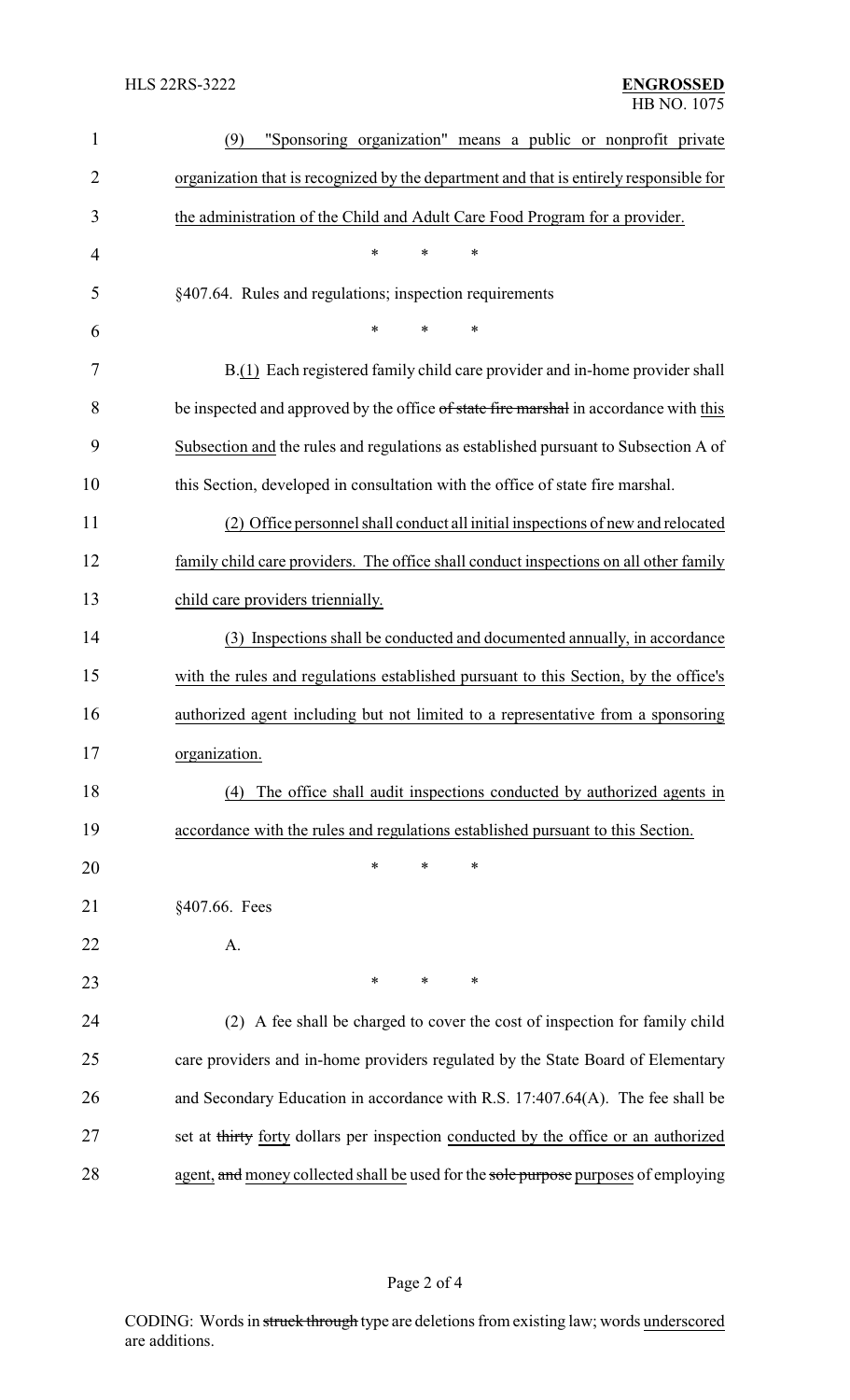| $\mathbf{1}$   | personnel to perform such inspections, audits pursuant to R.S. 17:407.64(B), and to       |
|----------------|-------------------------------------------------------------------------------------------|
| $\overline{2}$ | implement and maintain supportive technologies.                                           |
| 3              | *<br>*<br>*                                                                               |
| 4              | Section 2. R.S. 40:1563.2 is hereby amended and reenacted to read as follows:             |
| 5              | §1563.2. Inspection of family day care homes; inspection fees                             |
| 6              | A. The state fire marshal or his designee shall inspect family child day care             |
| 7              | homes providers as defined in R.S. 17:407.62 in which there are fewer than seven          |
| 8              | children receiving care, whether certified by the Department of Children and Family       |
| 9              | Services or the Department of Education.                                                  |
| 10             | The state fire marshal shall collect a fee, for all required<br>$B(1)$ $(2)$              |
| 11             | inspections, of thirty dollars per inspection pursuant to R.S. 17:407.66. The state fire  |
| 12             | marshal shall not collect any other fees for the inspections and all fees collected shall |
| 13             | be used to employ personnel to perform the inspections and audits and to implement        |
| 14             | and maintain supportive technologies.                                                     |
| 15             | $\left(\frac{1}{2}\right)$ (2) All inspections shall be conducted on an annual basis.     |
| 16             | $(4)$ (3) The inspections shall assure that the family child day care home                |
| 17             | meets the minimum requirements set forth by the Department of Children and                |
| 18             | Family Services and the Department of Education.                                          |
| 19             | All fees collected by the office of state fire marshal for these<br>$C1(+)$               |
| 20             | inspections shall be deposited immediately upon receipt into the state treasury.          |
|                |                                                                                           |

## DIGEST

The digest printed below was prepared by House Legislative Services. It constitutes no part of the legislative instrument. The keyword, one-liner, abstract, and digest do not constitute part of the law or proof or indicia of legislative intent. [R.S. 1:13(B) and 24:177(E)]

HB 1075 Engrossed 2022 Regular Session St. Blanc

**Abstract:** Provides relative to the inspection of family and in-home child care providers.

Present law requires that a family child care provider (an individual who provides child care services for fewer than 24 hours per day per child, as the sole caregiver, for six or fewer children, in a private residence) and an in-home provider (an individual who provides child care services in the child's own home) to register with the state Dept. of Education (DOE) if the provider receives state or federal funds related to the care.

Proposed law retains present law.

CODING: Words in struck through type are deletions from existing law; words underscored are additions.